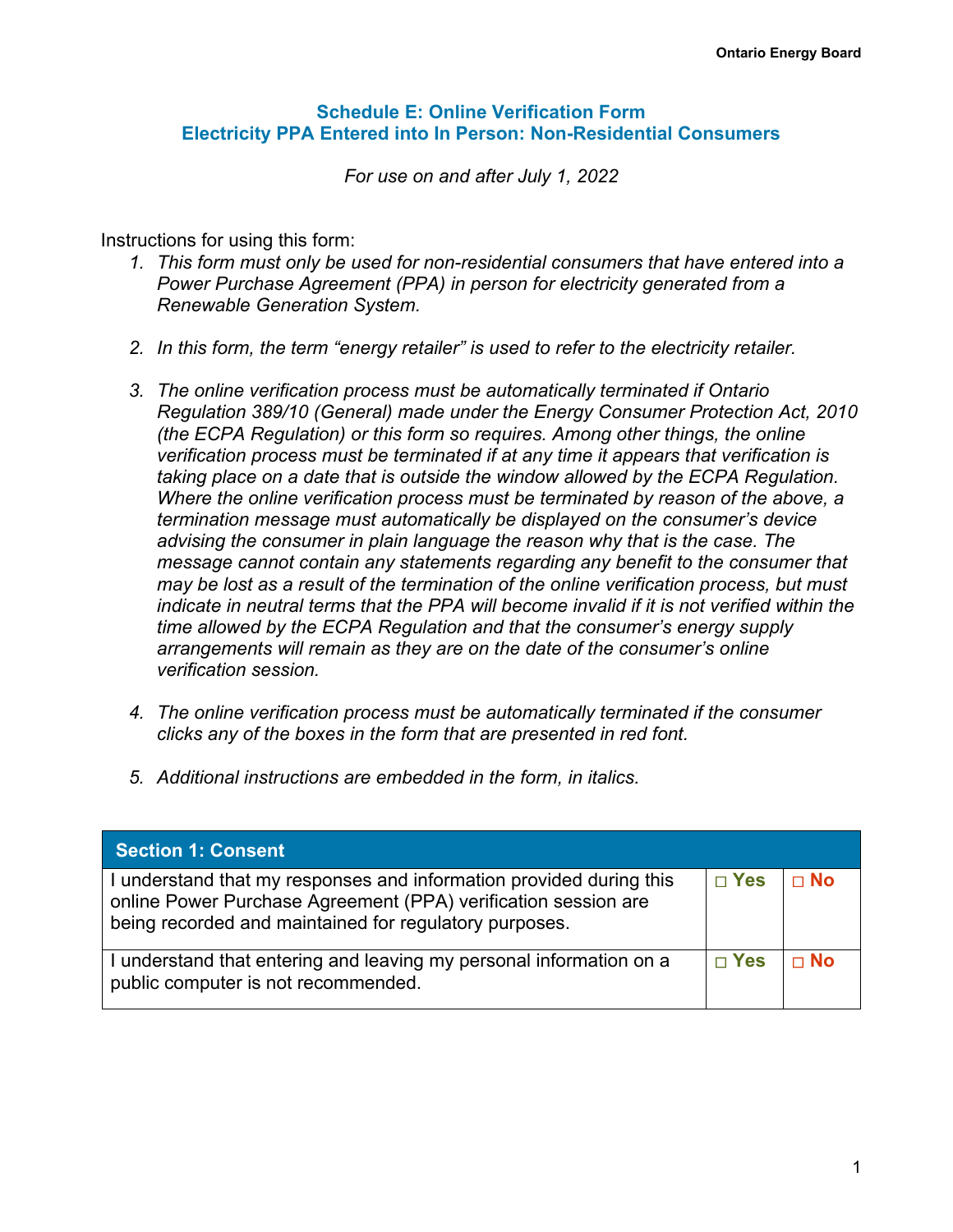| Section 2: What this Online PPA Verification Session is For                                                                                                                                                                                                                                                                                                                                                                                                                                                                                                                                                                                                                                    |               |              |
|------------------------------------------------------------------------------------------------------------------------------------------------------------------------------------------------------------------------------------------------------------------------------------------------------------------------------------------------------------------------------------------------------------------------------------------------------------------------------------------------------------------------------------------------------------------------------------------------------------------------------------------------------------------------------------------------|---------------|--------------|
| I confirm that I signed up for a PPA to buy electricity generated from a<br>Renewable Generation System for a business from <i>finsert energy</i><br>retailer name].                                                                                                                                                                                                                                                                                                                                                                                                                                                                                                                           | $\square$ Yes | $\square$ No |
| I understand that this online PPA verification session is to confirm that<br>I want to continue with the PPA with <i>[insert energy retailer name]</i> to<br>buy electricity generated from a Renewable Generation System. I<br>understand that I don't have to continue with the PPA with <i>[insert</i> ]<br>energy retailer name]. I also understand that if I don't confirm the PPA:<br>(a) The business will keep buying its electricity like it does today;<br>and<br>(b) The business won't have to pay any cancellation fees<br>associated with the PPA. However, not continuing with the PPA<br>may give rise to penalties or fees under the Associated<br>Equipment Agreement (AEA). | $\square$ Yes | $\Box$ No    |
| I understand that if I confirm that the business wants to continue with<br>the PPA, the business will be buying electricity generated from a<br>Renewable Generation System from <i>[insert energy retailer name]</i> .                                                                                                                                                                                                                                                                                                                                                                                                                                                                        | $\Box$ Yes    | $\Box$ No    |
| [The following to be included by an energy retailer that also makes<br>telephone verification available]<br>I would prefer to confirm the PPA by telephone. Please have someone<br>call me.                                                                                                                                                                                                                                                                                                                                                                                                                                                                                                    | $\square$ Yes | $\square$ No |
| I would like to continue with my online PPA verification session. [If the<br>consumer clicks "Yes", a message inviting the consumer to download<br>or print a copy of their PPA, the disclosure statement and price<br>comparisons must automatically be displayed on the consumer's<br>device.]                                                                                                                                                                                                                                                                                                                                                                                               | $\Box$ Yes    | $\Box$ No    |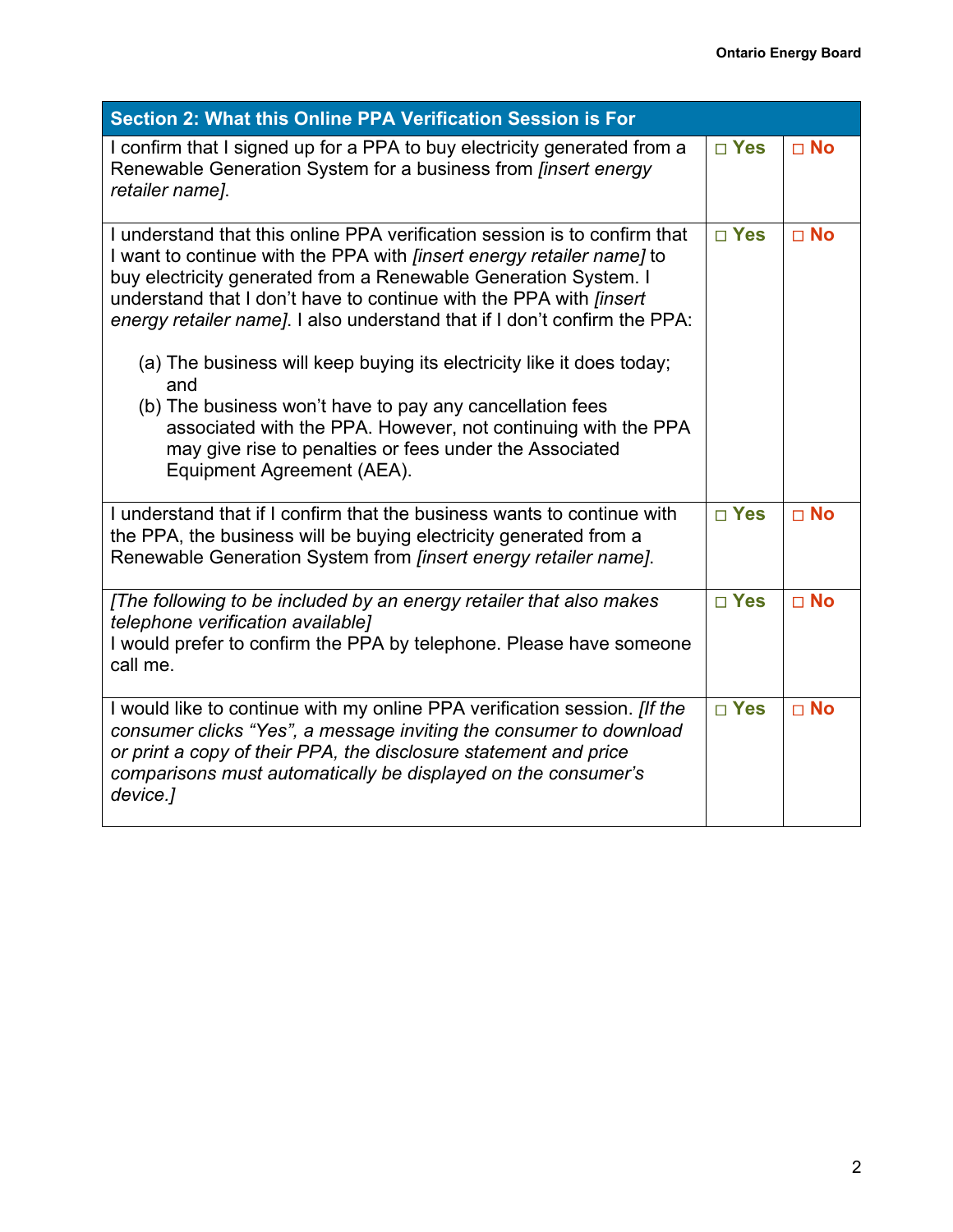| <b>Section 3: Information We Have About You</b>                                                                                                                                                                 |               |              |  |  |
|-----------------------------------------------------------------------------------------------------------------------------------------------------------------------------------------------------------------|---------------|--------------|--|--|
| Below is information that we have about you and the business. Please review it carefully<br>to make sure it is accurate.                                                                                        |               |              |  |  |
| My name is: [insert name of the person that entered into the PPA]                                                                                                                                               |               |              |  |  |
| The name of the business is: [insert name of business]                                                                                                                                                          |               |              |  |  |
| The address of the business that will be supplied with electricity generated from a<br>Renewable Generation System under the PPA is: [insert service address]                                                   |               |              |  |  |
| The address where electricity bills are sent for the business that will be supplied<br>with electricity generated from a Renewable Generation System under the PPA is:<br><i><b>finsert billing address</b></i> |               |              |  |  |
| I confirm that all of the above information is accurate.                                                                                                                                                        | $\square$ Yes | $\square$ No |  |  |
| [The following additional information and confirmation question is optional, and can be<br><i>included if desired]</i>                                                                                          |               |              |  |  |
| Below is information that we have about the electricity utility account for the business.<br>Please review it carefully to make sure it is accurate.                                                            |               |              |  |  |
| The electricity utility for the business is: [insert name of electricity utility]                                                                                                                               |               |              |  |  |
| The electricity utility account number for the business is: [insert account number]                                                                                                                             |               |              |  |  |
| I confirm that all of the above information is accurate.                                                                                                                                                        | $\square$ Yes | $\square$ No |  |  |
| Section 4: Confirmation that You Were Authorized to Sign Up for the PPA                                                                                                                                         |               |              |  |  |
| Please check only one of a or b. If none apply, check here: $\Box$ <b>None apply</b>                                                                                                                            |               |              |  |  |
| I confirm that:                                                                                                                                                                                                 |               |              |  |  |
| a. I am the person whose name is on the electricity bills for the<br>business OR                                                                                                                                | $\square$ Yes |              |  |  |
| b. I have been authorized to sign up for the PPA by the person<br>whose name is on the electricity bills for the business                                                                                       | $\square$ Yes |              |  |  |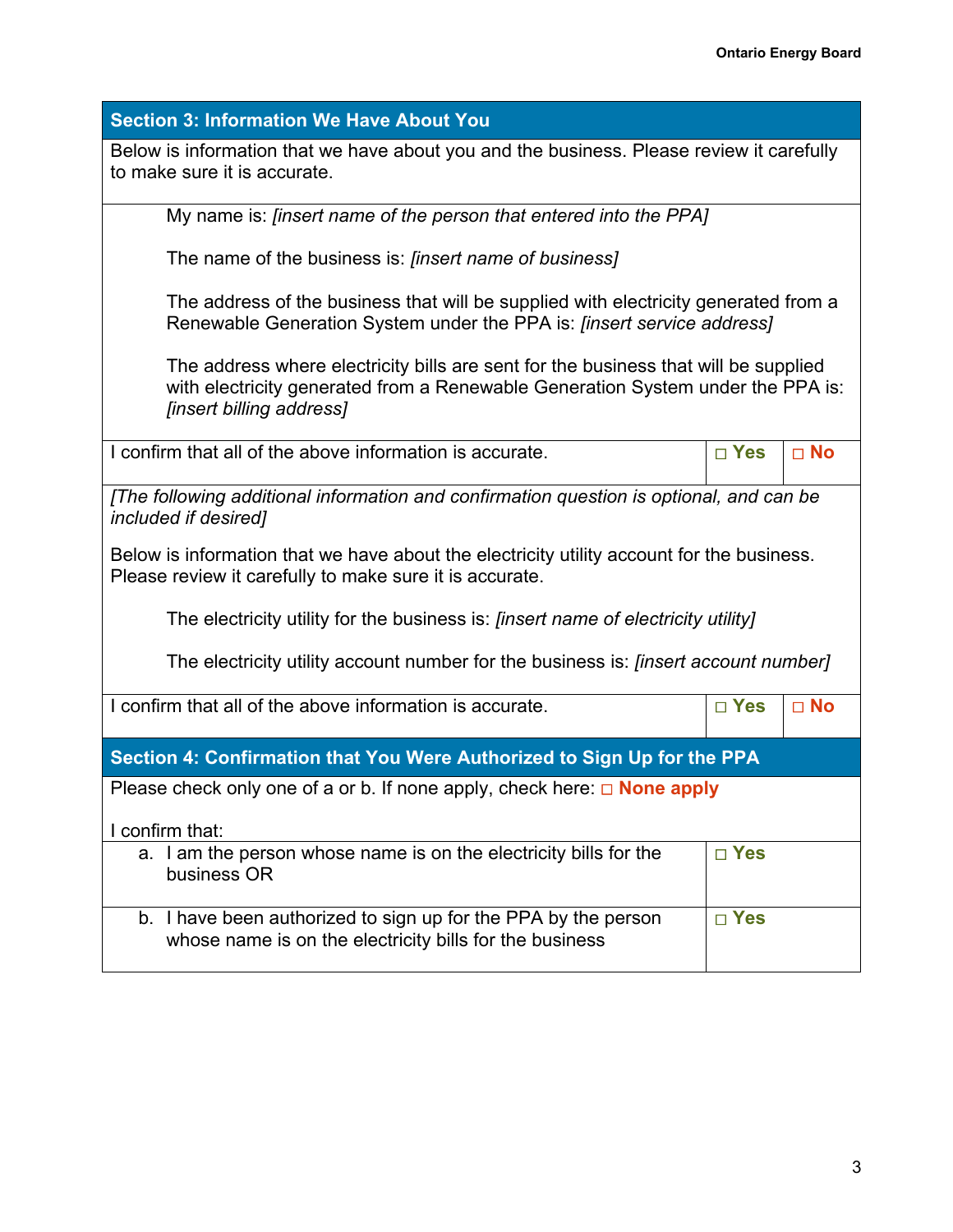| Section 5: Getting the PPA, Disclosure Statement and Price Comparisons                                                                                                                                                                                                                                                                                                                                                                                                              |               |              |  |  |
|-------------------------------------------------------------------------------------------------------------------------------------------------------------------------------------------------------------------------------------------------------------------------------------------------------------------------------------------------------------------------------------------------------------------------------------------------------------------------------------|---------------|--------------|--|--|
| Did you sign and get a written copy of the PPA from <i>finsert energy</i><br>retailer name] on [insert month, day, year]?                                                                                                                                                                                                                                                                                                                                                           | $\square$ Yes | $\square$ No |  |  |
| When you got the PPA, did you also receive a Disclosure Statement<br>that explains basic information about energy PPAs and your rights and<br>responsibilities as an energy consumer?                                                                                                                                                                                                                                                                                               | $\square$ Yes | $\Box$ No    |  |  |
| When you got the PPA, did you also receive an Electricity Price<br>Comparison that explains how the prices in <i>[insert energy retailer</i><br>name's] PPA for electricity generated from a Renewable Generation<br>System compare to the prices charged by your Electricity Utility that<br>serves the business?                                                                                                                                                                  | $\square$ Yes | $\square$ No |  |  |
| <b>Section 6: PPA Length and PPA Price</b>                                                                                                                                                                                                                                                                                                                                                                                                                                          |               |              |  |  |
| I understand that if I confirm the PPA, the business will be buying<br>electricity generated from a Renewable Generation System from<br>[insert energy retailer name] for [insert PPA term].                                                                                                                                                                                                                                                                                        | $\square$ Yes | $\square$ No |  |  |
| I understand that the price for electricity generated from a Renewable<br>Generation System under the PPA is <i>finsert details of the electricity</i><br>PPA price].                                                                                                                                                                                                                                                                                                               | $\square$ Yes | $\square$ No |  |  |
| I understand that the price for electricity under the PPA only covers the<br>electricity generated by the Renewable Generation System. The<br>business will still receive a bill from its Electricity Utility for its charges,<br>including any electricity that the business may need over and above<br>what will be generated by the Renewable Generation System. The<br>business will be responsible for entering into a Net Metering<br>agreement with its Electricity Utility. | $\square$ Yes | $\square$ No |  |  |
| I understand that there is no guarantee that the PPA with <i>finsert</i><br>energy retailer name] will save the business any money on its<br>electricity bill.                                                                                                                                                                                                                                                                                                                      | $\square$ Yes | $\Box$ No    |  |  |
| <b>Section 7: Where to Get More Information</b>                                                                                                                                                                                                                                                                                                                                                                                                                                     |               |              |  |  |
| You can get information about energy contracts, energy prices and your rights and<br>responsibilities as an energy consumer from the Ontario Energy Board. The Ontario<br>Energy Board is the independent government agency that oversees the electricity and<br>natural gas sectors in Ontario. To learn more, click here.                                                                                                                                                         |               |              |  |  |